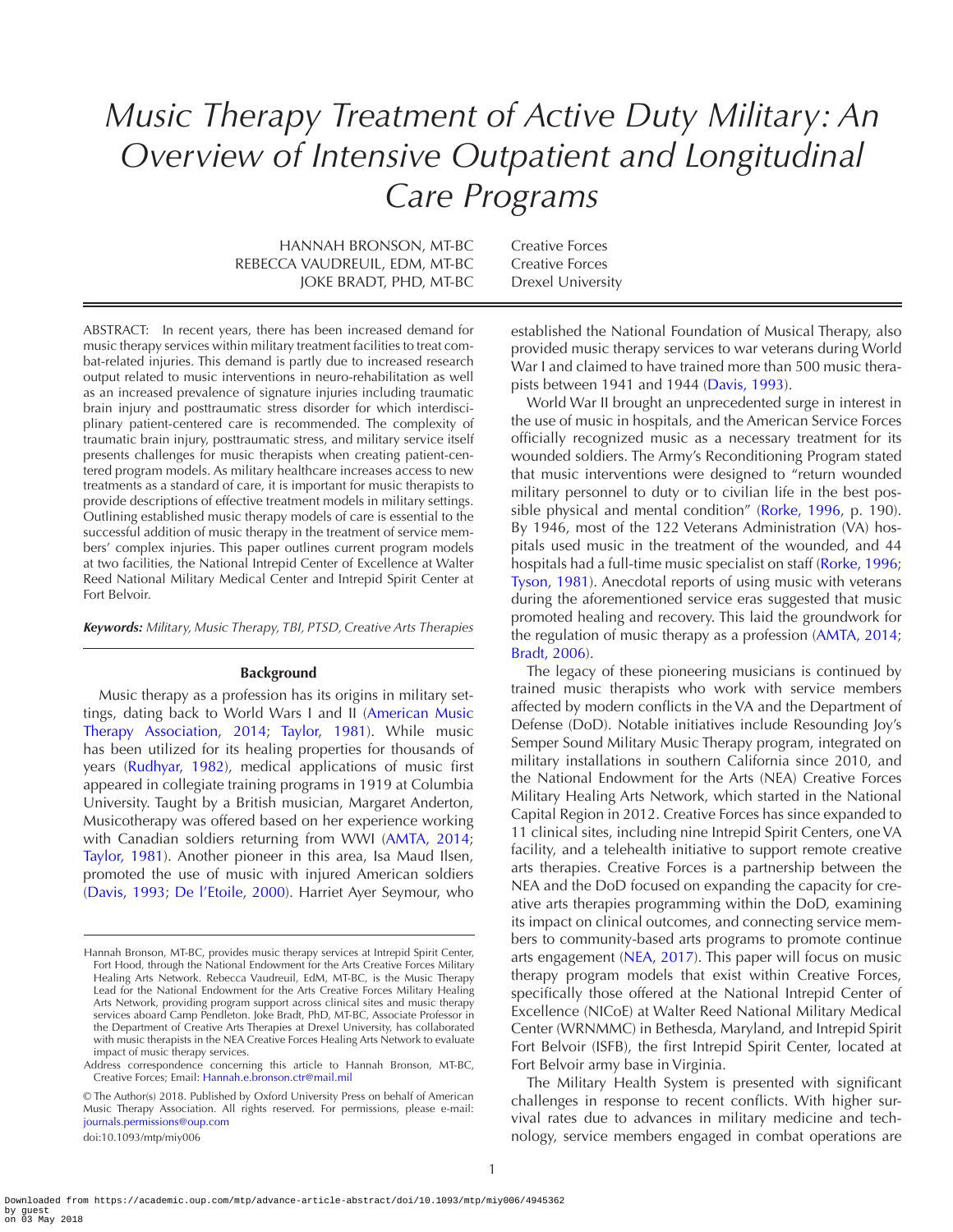presenting in large numbers with signature injuries including traumatic brain injury (TBI), posttraumatic stress disorder (PTSD), and other psychological health concerns. Since 2000, these invisible wounds, as per the Defense and Veterans Brain Injury Center (DVBIC), include 361,092 reported cases of TBI, varying in severity within the DoD ([DVBIC, 2017](#page-11-9)). The Defense Centers of Excellence (DCoE) estimate that up to 20 percent of the more than 2.6 million service members deployed in support of Operation Enduring Freedom, Operation Iraqi Freedom, and Operation New Dawn present with or may develop symptoms of PTSD (Denning, Meisnere, [& Warner, 2014\)](#page-11-10). Between 2000 and 2014, new-onset PTSD was diagnosed in 149,000 active-duty service members within the Military Health System ([Denning et al., 2014\)](#page-11-10). It is important to note that these numbers do not include service members who do not self-report, who receive diagnosis after active service, or whose injuries go entirely unreported. These signature wounds of war create challenges for both service members and the systems that support them. Addressing these injuries can present complex difficulties because of overlapping symptoms due to co-morbidity, stigma of receiving care in military culture, and treatment options available within the Military Health System.

It is essential to employ program models that accommodate these unique barriers to achieve effective assessment, treatment, and continued care. A movement toward interdisciplinary team approaches and patient-centered care models is evident at many military treatment facilities, such as NICoE, ISFB, and other Intrepid Spirit Centers that are being developed on military bases across the United States to form a partnership network that extends the interdisciplinary care model to multiple military bases ([DeGraba et al., 2014](#page-11-11)). Patients in these clinics present with a wide range of symptomatology stemming from military-related experiences that inhibit daily functioning across multiple domains. The military has increasingly valued holistic treatment models in order to treat co-morbid diagnosis with a personalized approach. Including creative arts therapies in these novel paradigms is supported by research that suggests patient outcomes are improved within this model [\(DeGraba et al., 2014](#page-11-11)). The role of music therapy integrated with traditional disciplines in these settings is to support service members in regaining function to return to duty or prepare for the transition from active-duty service member to veteran. In addition to disciplines such as speech-language pathology, occupational therapy, physical therapy, and behavioral health services, music therapy promotes interdisciplinary collaboration through co-treatment, integrative music therapy interventions, and innovative performance platforms.

Even though the Scope of Music Therapy Practice situates music therapists within treatment teams ([American](#page-11-12)  [Music Therapy Association & Certification Board for Music](#page-11-12)  [Therapists, 2015](#page-11-12)), integrating interdisciplinary program models and military medicine is not without challenges. Many patients receive services without certainty of duration of treatment due to unique characteristics of military lifestyle. Patients are scheduled for clinical sessions around their assigned military duties, creating an unpredictable balancing act that can be difficult to navigate. Service members can receive orders to change duty stations, which unexpectedly halts treatment. Moreover, separation from the military can occur with limited

notice. In addition to unpredictable treatment length, stigma of reporting injury or illness may result in service members' fear of negative impact on their military career. This frequently causes service members to underreport symptoms or postpone treatment. Under-identification of acute injuries in combat zones is quite prevalent, resulting in a gap between incident and treatment for service members with mild TBI (mTBI). As a result, multiple concussive events can be accumulated before evaluation. Gaps in time of incident and treatment may further alter the manner in which the initial and subsequent injuries present [\(Terrio et al., 2009\)](#page-11-13). These factors combined create an unclear treatment path, which necessitates patient-centered program models that allow for individualized care, customized treatment plans, and flexibility for each unique case.

#### **Music Therapy Program Models**

The music therapy programs at the NICoE and ISFB are supported by the NEA Creative Forces Military Healing Arts Network. At these sites, music therapy programming—alongside other creative arts therapies—is standard of care within the interdisciplinary patient-centered model, optimizing comprehensive treatment and recovery processes. Music therapy is utilized as a targeted and stand-alone treatment as well as in co-treatment with other disciplines to support patient goals in the realms of speech and language, cognition, motor coordination, social integration and engagement, psychological health, and spousal/family support. All music therapy sessions are facilitated by board-certified music therapists. We first present a brief description of the clinical setting to help contextualize music therapy program models. This is followed by a presentation of typical goal areas and associated music therapy interventions used for treatment. We then present the specific models of music therapy employed at NICoE and ISFB.

#### **Description of Clinical Settings.**

**The National Intrepid Center of Excellence at Walter Reed National Military Medical Center.** The NICoE is a clinical research facility that offers high-quality, innovative treatment of TBI and psychological health conditions for service members and families.

*Intensive outpatient program.* The NICoE 4-week intensive outpatient program (IOP) is comprised of an interdisciplinary care model. The NICoE receives referrals from providers throughout the Military Health System for patients who have not responded to conventional treatments and who present with persistent symptoms from service-related injuries. Service members engage in a full-time schedule of patient-provider encounters across approximately 25 different disciplines. Patients are able to access up to 25 different services, and providers coordinate treatment within the interdisciplinary team. Patients undergo extensive neuroimaging and diagnostic evaluations to address presenting symptomatology from TBI and PTSD. This includes chronic pain and disruptions pertaining to personal, occupational, and familial functioning. The interdisciplinary model, which encompasses creative arts therapies (e.g., music therapy, art therapy, dance/movement therapy, and therapeutic writing) as a standard of care, is fundamental to the success of the NICoE.

*Longitudinal care.* The music therapy program at the NICoE may provide continuing care to non-IOP patients who have varying levels of TBI. Patients are referred to music therapy by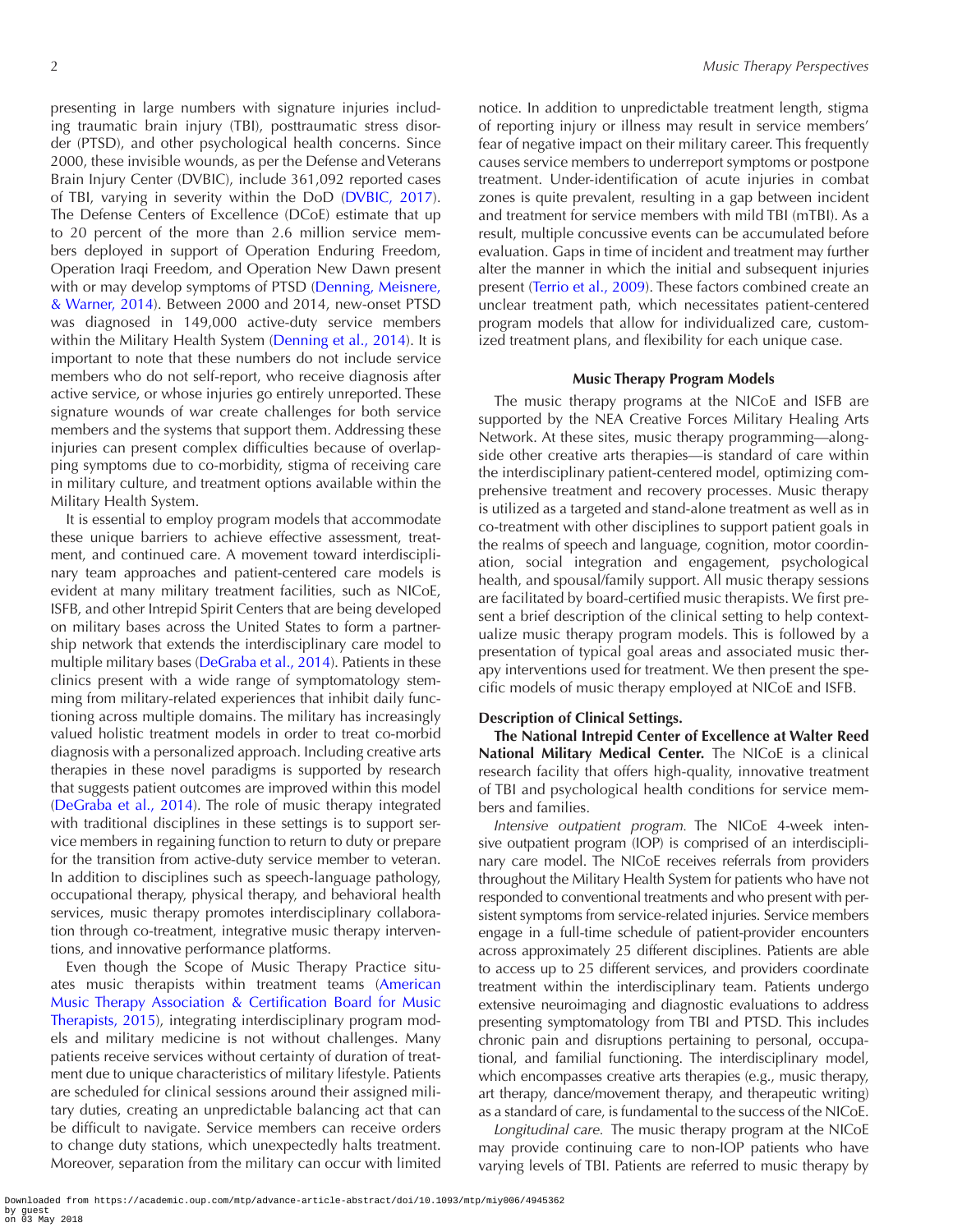medical professionals such as doctors, nurses, social workers, case managers, medical staff, occupational therapists, and speech language pathologists, or are self-referred. Music therapy uses a standardized assessment process consisting of provider referrals, patient eligibility, and presence of non-musical goals that can be addressed through music. For each referral, the music therapist consults with other providers, such as the service member's nurse case manager, to determine eligibility, necessity, and projected effectiveness of music therapy services. The music therapist reviews additional information (i.e., medical records) to glean insight regarding injury and schedules a music therapy assessment to determine an appropriate treatment plan. This then leads to either patient intake for continued services, referral to other resources such as recreational music programs on base or in the community, or recommendation of a hybrid program. Long-term TBI outpatients receive individual music therapy sessions at the frequency of one session per week for 60, 90, or 120 minutes, as determined by the music therapist and treatment team. Due to individualization of long-term music therapy treatment, the IOP program will be the focus of the NICoE music therapy program presented in this article.

**Intrepid Spirit Center at Fort Belvoir Community Hospital.** ISFB opened in September 2013 as the first Intrepid Spirit Center, serving the local military population in a long-term, outpatient treatment setting. ISFB is a department under the Fort Belvoir Community Hospital, which serves all military branches and is the second largest military treatment facility in the National Capital Region. It serves active-duty military and veterans with mild to moderate TBI and their families. Each patient is individually evaluated by multidisciplinary professionals, and receives his or her own holistic treatment plan. The team uses a wide variety of interventions to address the patients' complex needs.

*University model.* ISFB uses an innovative treatment model similar to a university education curriculum, known as the Intrepid Spirit University. In this model, patients and providers customize a curriculum with treatment and educational courses at the core. This model focuses on five pillars: sleep, nutrition, physical movement, pain management, and adaptive resiliency [\(Fort Belvoir Community Hospital, n.d.](#page-11-14)). The five pillars serve as a focused approach for goal setting, treatment planning and implementation, and evaluation of patient progress. An individualized curriculum is aimed at mitigating stress, promoting beneficial neuroplasticity, and empowering the patient to engage in his or her recovery. Patients collect course credits and work toward a commencement ceremony marking the completion of their treatment. This model optimizes treatment, provides a clear path and timeline for both clinician and patient, and sets expectations for patient to reach clinical goals.

## **Music Therapy Goal Areas with Associated Music Therapy Interventions**

Music therapy interventions implemented at NICoE, ISFB, and other military installations where Creative Forces music therapists work are evidence based and research informed. Music therapy interventions are geared toward skill building, stress management, and improving functional outcomes. Music therapy is integrated into varying program models—IOP and longitudinal care—to meet the diverse needs and goal areas of the patient population. Elements of military service can impact length of treatment; therefore, strategic selection of interventions requires consideration by the therapist of how to support best possible outcomes for each patient. Neurologic Music Therapy interventions are incorporated into treatment to improve function in areas of cognition, motor responses, and speech-language comprehension and execution ([Thaut](#page-11-15)  [& Hoemberg, 2014\)](#page-11-15), alongside interventions targeted at treatment of behavioral health issues and psychoeducation for patients and their families. Music therapy can simultaneously address and uniquely treat functionality and emotional health by attending to interactions of symptomatology that accom-panies co-morbid diagnosis. [Figure 1](#page-3-0) outlines common goal areas for the treatment of patients with co-morbid TBI and PTSD diagnosis.

#### **Common areas of needs in TBI**

Service members with TBI present with a wide variety of cognitive, motor, speech and language, and behavioral health issues. Symptoms can manifest in a variety of ways, but the most commonly reported are outlined below.

**Cognition and memory.** A common result of mTBI is damage to white matter in the brain, often causing dysfunction of cognitive processes including executive function, ability to multitask, and other processes that require communication between several brain regions. These symptoms are commonly addressed through speech and occupational therapies, where compensatory training can involve adaptive strategies such as environmental modifications to improve attention, as well as establishing and practicing new techniques to support daily functioning. Patients often report subjective deficits in memory function, confirmed by cognitive and neuropsychological testing. These symptoms are often treated with compensatory strategies, organizational tools, and education on cognitive rehabilitation [\(Department of Veteran Affairs & Department of](#page-11-16)  [Defense, 2016](#page-11-16)).

**Motor control and response.** TBI can result in a wide range of impairments to motor responses, including compromised balance and loss of motor control. Disparity between muscle groups, and presence of chronic spasticity, are most commonly apparent in severe TBI, although usually they do not present in mTBI [\(Thaut & Hoemberg, 2014](#page-11-15)). Peripheral vestibular dysfunction and damage to the inner ear can exist in isolation or in combination with central balance dysfunction as a result of blast injury. Often both systems are affected with damage to the vestibular system in combination with a disconnection between sensory input and motor response. This can result in vertigo, dizziness, and balance issues ([Scherer &](#page-11-17)  [Schubert, 2009\)](#page-11-17).

**Speech and language.** Treating patients with mTBI includes understanding how speech and language mechanisms are affected. The following are common effects of mTBI and blast injury on speech and language abilities: difficulties with concentration and memory; problems participating in conversational language; disorganized verbal expression; dysfluent speech; word-retrieval problems; and difficulties with planning, problem-solving, judgment, decision-making, and sociobehavioral engagement, all of which may manifest in communication challenges ([Cornis-Pop et al., 2012](#page-11-18)). Damage to the central and peripheral auditory systems is also prevalent in service members exposed to high-intensity blast and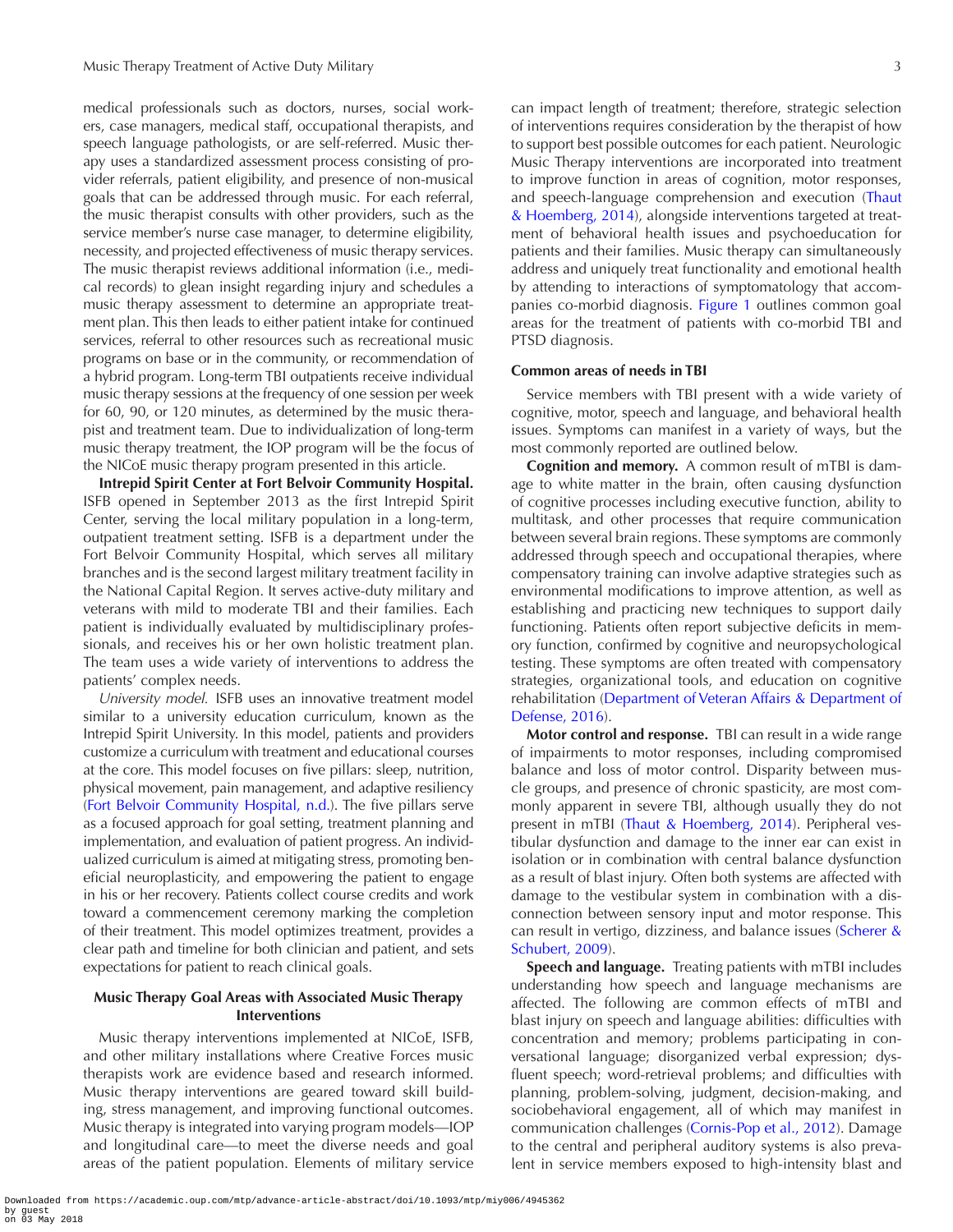

*Figure 1.* Functions of Music Therapy Interventions

can result in difficulty processing auditory stimuli, including understanding verbalized speech, identifying environmental sounds, and decreased appreciation for music ([Gallun,](#page-11-19)  [2012\)](#page-11-19). These issues can be addressed through various interventions focused on improving cognition, perception, and communication.

**Headaches.** One of the most common blast-related and post-concussion symptoms is headaches of varying severity. Service members who experience headaches report interference with their ability to perform military duties as well as with participation in familial responsibilities and daily living. Non-pharmacologic management of these symptoms can potentially include psychoeducation (e.g., stress management and sleep hygiene), structured physical exertion, integrative medicine techniques (e.g., acupuncture, mindfulness training), biofeedback, and cognitive behavioral therapy (VA/DoD, 2016).

**Behavioral health.** Many patients report difficulty with emotional regulation and expression, and often present symptoms of depression, anxiety, and other mental health diagnoses. Techniques that promote self-reflection and self-regulation, leading to increased functional independence, are recommended for treating TBI-related behavioral health issues (VA/ DoD, 2016).

#### **Common areas of need in PTSD**

Patients with PTSD present with complex symptomology, which is often further compounded by co-morbidity with TBI. We briefly describe here common areas of needs in service members with PTSD.

**Hypervigilance.** Service members may experience hypervigilance in relation to environmental stimuli, which can prevent them from actively participating in their social, familial, and occupational responsibilities. Anxiety induced by sensory sensitivity is due to an overactive sympathetic nervous system; therefore, relaxation techniques are a core component in treating symptoms associated with physiological hyper-reactivity ([DVBIC, 2017](#page-11-9)).

<span id="page-3-0"></span>**Sleep disturbance.** Nightmares and sleep dysfunction are common in service members with PTSD. Common interventions include sleep hygiene psychoeducation, pre-sleep relaxation exercises, and stress management techniques, which support the overarching goal of empowering the patient to regulate his or her sleep (VA/DoD, 2016).

**Isolation.** Social isolation is often a byproduct of patients with PTSD experiencing other simultaneous symptoms. In turn, symptoms of depression and anxiety can worsen when individuals are disconnected from the world around them, often seen through self-isolation. Non-verbal expression and communication are important in assisting service members' (re)engagement in social experiences.

# **Overlapping areas of need**

Symptoms of mTBI and PTSD can manifest similarly, and may present with increased severity in patients with a history of co-morbid PTSD and mTBI. Over one-third of personnel deployed in Operation Enduring Freedom or Operation Iraqi Freedom reporting a history of mTBI also self-report PTSD symptom levels consistent with probable PTSD. Many patients who sustain an mTBI experience difficulty with cognition following injury, although most regain cognitive function during the acute recovery phase [\(DVBIC, 2017\)](#page-11-9). Some patients report new, persistent, or worsening symptoms in weeks, months, or years following initial injury and often present with co-morbid conditions. The VA and DoD list other influencing factors such as depression, anxiety, chronic pain, negative self-beliefs and expectations, limited psychosocial support, decreased coping mechanisms, and poor physical health as possible barriers to post-mTBI rehabilitation. Clinical practice guidelines recommend complementary and integrative health interventions as a component of personalized, patient-driven care in managing patients with chronic multi-symptom illnesses, including mTBI and PTSD. Based on these recommendations, implementing music therapy within an interdisciplinary setting can enhance the treatment team's ability to address the complexities of dual diagnoses.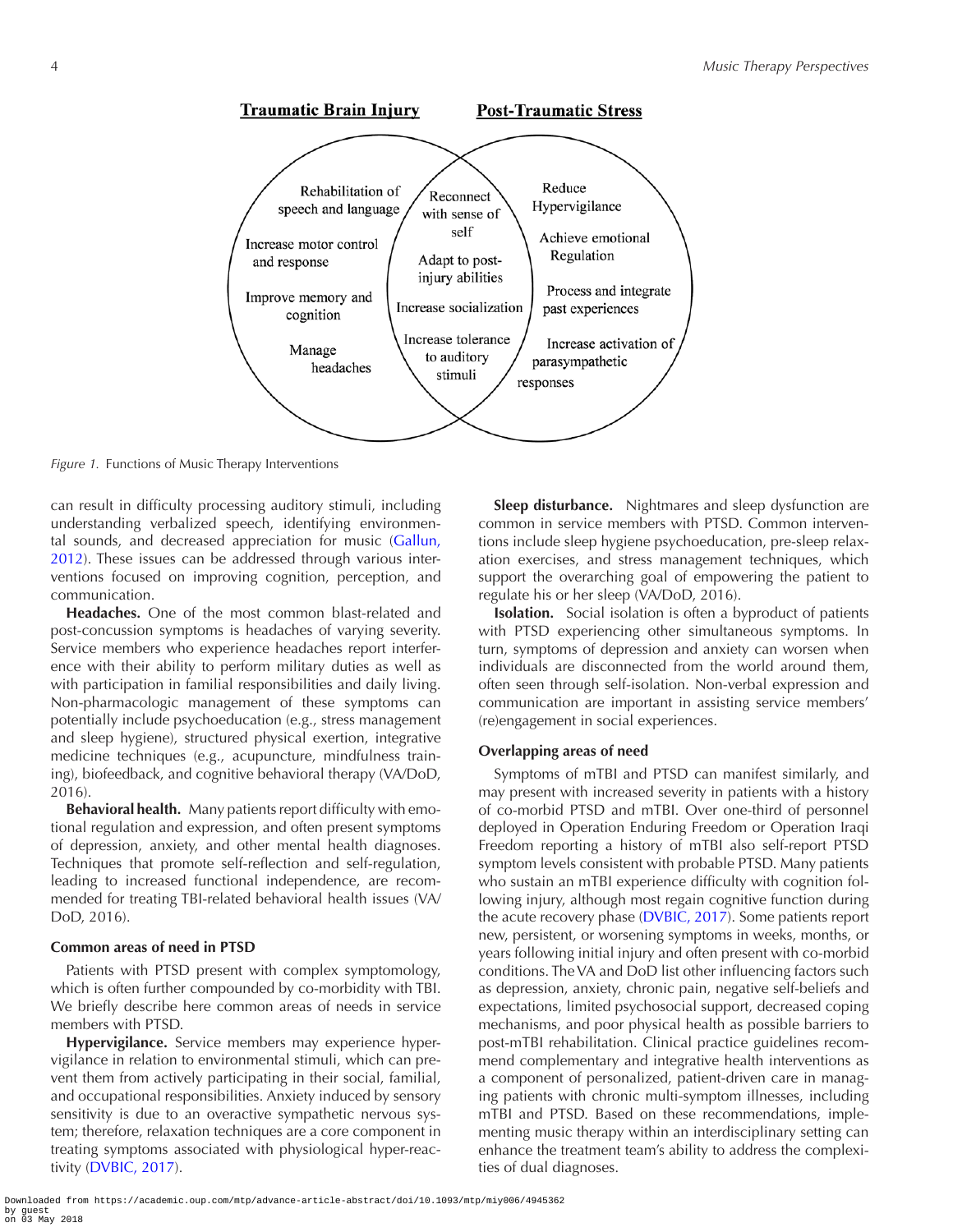**Music and neuroplasticity.** As the brain heals after injury, regaining function is reliant upon engaging in treatments that utilize concepts of neuroplasticity. Blast injury often results in damage to white matter and connective tissue in the brain. In addition, psychological trauma resulting in PTSD disrupts processes in multiple brain regions, heightening some systems while subsequently deactivating others. For example, recalling traumatic memories shows deactivation in the Broca's area, primarily associated with expressive speech, and conversely heightened activation of the limbic system, specifically the amygdala. This produces a physiological response often experienced as fear or anxiety ([van der Kolk, 1998](#page-11-20)). The encoding of traumatic events creates an interruption in connecting cause and effect in memories, often resulting in trauma recalled as physical sensations rather than verbal or linguistic encoding [\(van der Kolk, 2014\)](#page-11-21). As a result, patients often have trouble expressing or understanding these sensations verbally, and can encounter unexpected reactions to environmental sensory triggers reminiscent of the trauma event. Awareness of these neurobiological processes is important for the music therapist in order to understand patient expression, as well as avoid re-traumatization, as auditory stimuli can often be associated with trauma ([Bensimon, Amir, & Wolf, 2008](#page-11-22)).

When multiple neural circuits are damaged, it is difficult to solely treat patients using cognitive-based rehabilitation strategies. Music has a strong effect on multiple neural networks, and can assist with rebuilding connections between various regions of the brain ([Sihvonen, Särkämö, Leo,](#page-11-23) [Tervaniemi, Altenmüller, & Soinila, 2017](#page-11-23); [Stegemöller, 2014](#page-11-24)). Neuroimaging studies suggest that music plays an important role in increasing neuroplasticity. Musicians' brains have been shown to exhibit unique abilities and structural differences in comparison to non-musicians, suggesting application for functional rehabilitation ([Herholz & Zatorre, 2012;](#page-11-25) [Kraus &](#page-11-26)

[Chandrasekaran, 2010](#page-11-26); [Schlaug, 2001](#page-11-27)). This phenomenon has increasingly been explored in the context of neurorehabilitation, specifically adopting music as the agent of change in recovering function after brain injury ([Särkämö et al., 2016](#page-11-28)). For addressing patients with neurologic impairment due to blast injury and/or trauma, music has a unique ability to engage multiple neural networks capitalizing on the plasticity of the human brain ([Herholz & Zatorre, 2012](#page-11-25)). In addition, fMRI studies show that the brain's reward circuitry releases dopamine during music listening. This promotes motivation, learning, and reward-seeking behavior. Thus, listening to music can create an optimized learning environment in which the pairing of dopaminergic neurons can result in rebuilding damaged neural connections ([Stegemöller, 2014\)](#page-11-24).

#### **Music Therapy Interventions Targeting Common Goal Areas**

[Table 1](#page-4-0) shows the connection of goal areas and the commonly used music therapy interventions that promote functional outcomes in treating TBI, PTSD, or dual diagnosis.

#### **Music Therapy in the NICoE Intensive Outpatient Program**

NICoE music therapy programming supports patients through integration of group and individual music therapy sessions into a 4-week Intensive Outpatient Program (IOP).

<span id="page-4-0"></span>**Group sessions.** The music therapy program at NICoE is structured to support patients—in cohorts of 4 to 6 service members—through weekly group music therapy sessions throughout the 4-week IOP program. Cohorts receive 4 group music therapy sessions at the frequency of 1 group per week for 60 or 90 minutes, as represented in [Figure 2.](#page-5-0) Music therapy is provided as integrated care and stand-alone treatment to: promote relaxation, improve auditory perception and tolerance, edify emotional regulation, inform mind body connections, address focused attention to task, enhance problem-solving

| Goal                                       |               | Music therapy intervention(s)                                    |  |
|--------------------------------------------|---------------|------------------------------------------------------------------|--|
| Rehabilitation of speech and language      |               | Melodic intonation therapy                                       |  |
|                                            |               | Rhythmic speech cueing                                           |  |
|                                            |               | Therapeutic singing                                              |  |
|                                            |               | Musical mnemonics training                                       |  |
| Inform interpersonal communication         |               | Song share                                                       |  |
|                                            |               | Musical reminiscence/discussion                                  |  |
| Increase motor control                     | $\rightarrow$ | Therapeutic instrumental performance                             |  |
|                                            |               | Patterned sensory enhancement                                    |  |
| Improve cognition,                         |               | Musical executive function training                              |  |
| sustained/focused attention,               |               | Musical attention control training                               |  |
| divided attention/multitasking             |               | Musical sequencing                                               |  |
| Emotional regulation                       |               | Music listening with grounding techniques                        |  |
|                                            |               | Music for relaxation                                             |  |
|                                            |               | Personalized playlists                                           |  |
| Increase tolerance of auditory stimuli     |               | Sound exposure to various live instruments and/or recorded music |  |
| Reconnect with sense of self               | $\rightarrow$ | Personal music inventory/Life soundtrack                         |  |
|                                            |               | Lyric analysis, Songwriting                                      |  |
| Support familial bonding/social engagement | Songwriting   |                                                                  |  |
|                                            |               | Group music making                                               |  |
|                                            |               | Improvisation, performance                                       |  |

Table 1 *Music Therapy Interventions for Specific Goal Areas*

Downloaded from https://academic.oup.com/mtp/advance-article-abstract/doi/10.1093/mtp/miy006/4945362 by guest on 03 May 2018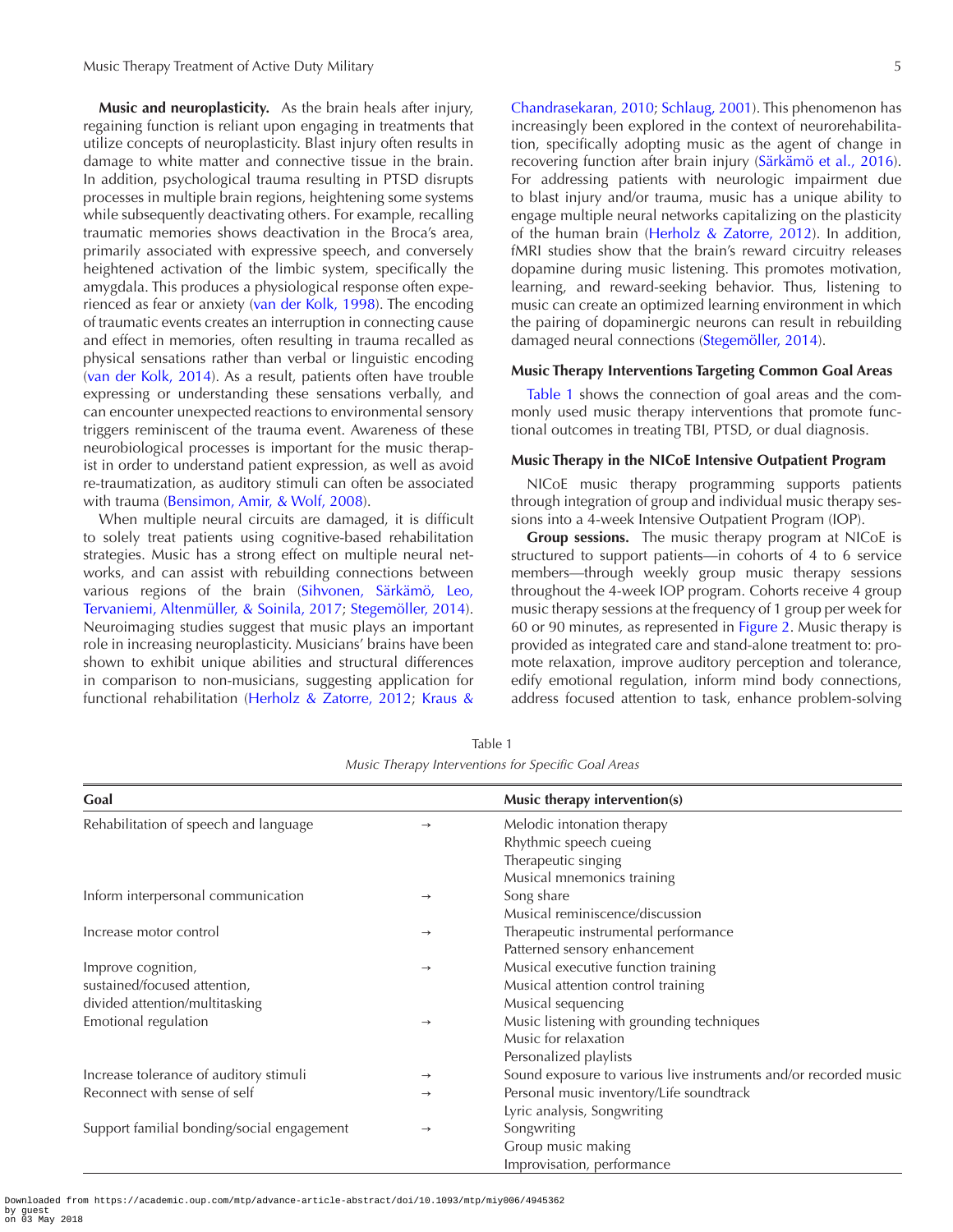skills, assist with interpersonal communication, support family dynamics, explore self-preferences of music, and process treatment experiences. Groups in weeks 1 and 4 are co-facilitated with a dance/movement therapist (DMT) who is also the wellness coordinator at NICoE. This group focuses on integrating music therapy with other creative arts therapies and mindfulness practices. Exclusive music therapy sessions are offered in weeks 2 and 3.

**Week 1. Movement, music, & meditation.** This 60-minute group session provides patients with opportunities to engage in different aspects of music-based authentic movement to inform mind/body connections through kinesthetic awareness [\(Musicant, 1994](#page-11-29)). Session introductions include sharing of current mindfulness/meditation practices, and providing rationale for body and breath practice to build physical and physiological awareness. This session has 4 interventions; the first three are approximately 4 minutes in length, and the fourth is approximately 10 minutes. Check-in and check-out/processing are approximately 10–15 minutes each. Interventions include:

*Shaking to rhythmic stimulus.* There is physical and psychological functionality in shaking one's body rhythmically, as demonstrated by athletes when they jump and shake before an athletic event. This can also be observed in musicians' pre-performance regimens. Live or recorded Caribbean rhythms are recommend for this intervention, such as Bachata, Rhumba, or other Afro-Caribbean beats. Live rhythms can be played

using shakers and other percussive instruments, or high-quality recorded rhythm samples can be used, for example those programmed in the Yamaha Clavinova CVP 705. Tempo is modified throughout the 4 minutes by gradually increasing the speed, strengthening the downbeat, and then decreasing the tempo at the end to inform and structure movement. Music is provided in accordance with facilitated movement instruction to shape and support patient participation.

*Authentic movement to music.* Facilitators encourage patients to use the kinesthetic awareness produced from the shaking intervention to engage in mindful movement practices, moving the body within parameters of physical ability and functionality. The music therapist supports and structures observed movements of patients by providing music balanced in melody and rhythm, using combined fingerpicking and strumming on the guitar, harp, or other stringed instruments.

*Body scan/meditation.* The DMT verbally facilitates a body scan while the music therapist plays music at a slow tempo. The music therapist creates a dynamic melodic contour on the piano, cello, or other melodic instruments, aligned with the body scan trajectory.

*Creating visual art representation of body scan.* Finally, patients are given a handout outlining the human body and are invited to use arts materials to visually depict their sensory (physical, auditory) experiences throughout the session and process how their body feels at the end of the session.

| <b>WEEK</b> | <b>SESSION TITLE</b>                                                     | <b>DESCRIPTION</b>                                                                                                                                                                                                                                                                                                                                                                                                                             |  |  |
|-------------|--------------------------------------------------------------------------|------------------------------------------------------------------------------------------------------------------------------------------------------------------------------------------------------------------------------------------------------------------------------------------------------------------------------------------------------------------------------------------------------------------------------------------------|--|--|
| Week 1      | <b>Movement, Music &amp;</b><br><b>Meditation Group</b>                  | Music therapy and wellness program co-<br>facilitation using music to inform mind/body<br>connection through kinesthetic awareness.                                                                                                                                                                                                                                                                                                            |  |  |
| Week 2      | <b>Introduction to Music</b><br><b>Therapy Group</b>                     | Music to evaluate and edify auditory perception;<br>emotional regulation, relaxation, diaphragmatic<br>breath and entrainment via music listening; and<br>increased task attention (sustained and divided),<br>and auditory tolerance through drumming.                                                                                                                                                                                        |  |  |
| Week 3      | a. Music Therapy: Jam<br>Group<br><b>b. Individual Encounters</b>        | a. Music to assist with social engagement,<br>effective communication skills (verbal and<br>nonverbal), and problem solving through active<br>music making and songwriting.<br>b. Further exploration of music to meet patient<br>preferences, interests, needs, and goals in a 1:1<br>setting.                                                                                                                                                |  |  |
| Week 4      | a. Creativity & Closure<br>Group<br>b. Spousal/Family<br><b>Sessions</b> | a. Music therapy and wellness program co-<br>facilitation to process experiences in creative arts<br>therapies and wellness programming using<br>improvisational music and creative writing<br>collectively to create final expressive works<br>spoken to live music improvisation.<br>b. Music for appropriate communication, active<br>listening, positive familial interaction, and<br>encouragement of overall healthy family<br>dynamics. |  |  |

<span id="page-5-0"></span>*Figure 2.* NICoE IOP 4-Week Group Music Therapy Treatment Model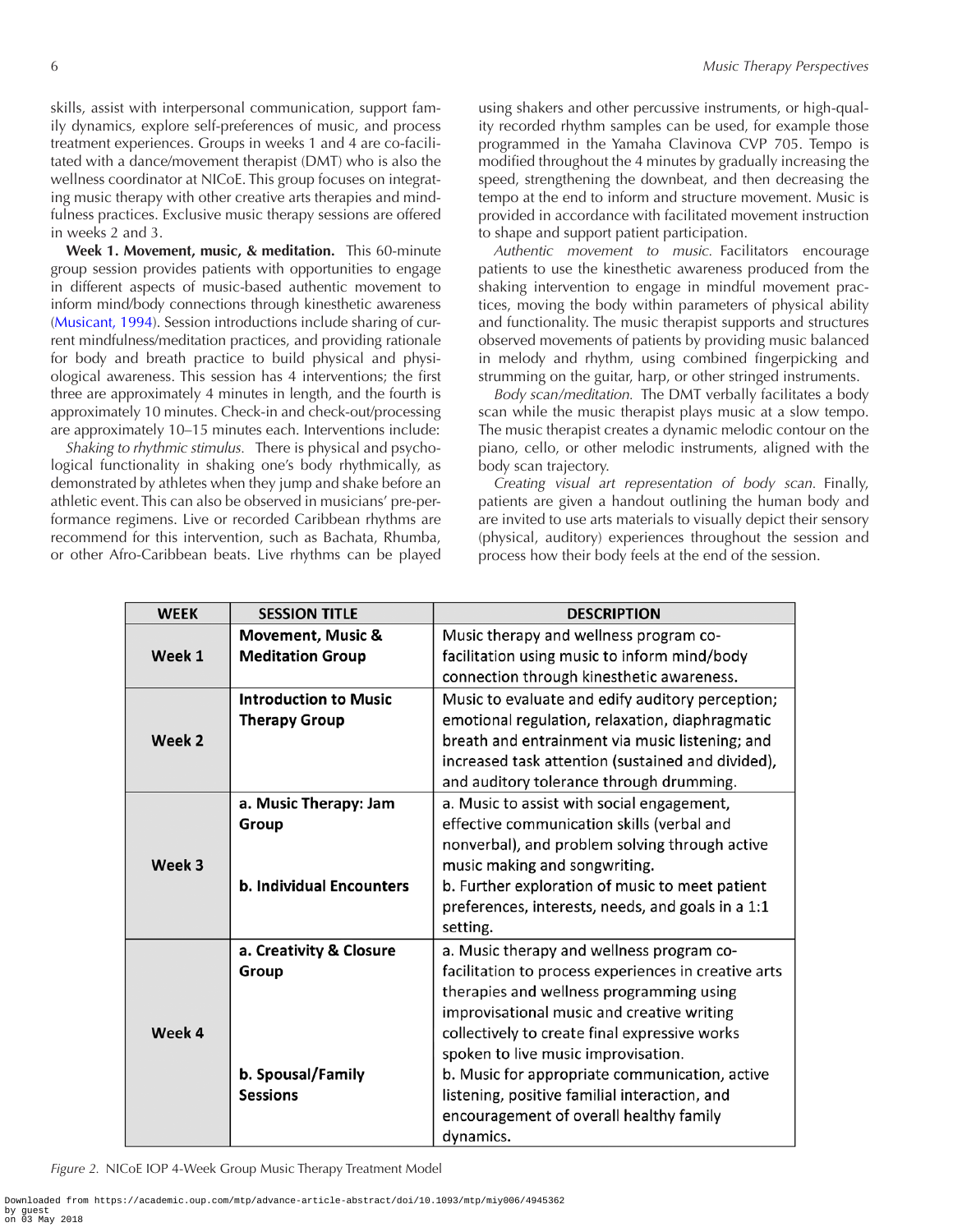**Week 2. Introduction to music therapy.** The protocol for this 90-minute group session is presented in [Figure 3.](#page-7-0) The following core concepts are addressed: 1) reducing stress and anxiety, 2) identifying pleasant/unpleasant sounds, 3) managing auditory triggers and symptoms of TBI and PTSD, 4) learning music-based emotional regulation techniques, 5) enhancing cognitive functioning via memory recall and rhythmic sequencing, and 6) team-building and social engagement through group music-making. Rationale for the use of music interventions to address these core areas is as follows:

*Autonomic function through music entrainment.* Organized sound, as a sensory stimulus, can impact the autonomic nervous system, affecting heart rate variability, respiratory rate, and other physiological responses ([van der Kolk, 2014\)](#page-11-21). Music listening at a set tempo consistent with resting heart rate (~60 beats per minute) promotes bodies to naturally entrain to external rhythms, which can improve parasympathetic tone [\(Thaut & Hoemberg, 2014\)](#page-11-15). Heart rate variability and breath can be monitored using the emWave®, a biofeedback device that assists with learning how to control heart rhythm pattern to create psychophysiological coherence [\(McCraty, Atkinson,](#page-11-30) [Tomasino, & Bradley, 2006\)](#page-11-30).

*Cognition.* Extensive research evidence exists regarding the impact of music and music therapy on cognition [\(Magee,](#page-11-31) [Clark, Tamplin, & Bradt, 2017](#page-11-31); [McGraw Hunt & Legge, 2015;](#page-11-32) [Pearce & Rohrmeier, 2012\)](#page-11-33). The processing of music simultaneously engages a wide variety of cortical areas involved with perception, cognition, and emotional processes, rendering it an ideal therapeutic medium for people with brain injuries [\(Magee et al., 2017;](#page-11-31) [Sihvonen, Särkämö, Leo, Tervaniemi,](#page-11-23) [Altenmüller, & Soinila, 2017\)](#page-11-23). In their review of research studies on music interventions in neurological rehabilitation, [Sihvonen and colleagues \(2017\)](#page-11-23) suggest that because musicbased rehabilitation has many elements in common with music training and learning, music-based neurological rehabilitation likely stimulates similar structural and functional neuroplastic changes found in healthy adults who receive musical training. Because a detailed discussion of the impact of music-making and music listening on cortical activity is beyond the scope of this article, readers are referred to the excellent review article by [Sihvonen et al. \(2017\).](#page-11-23)

*Social integration.* Interactive music-making in group settings allows for multiple patterns of social engagement and positively impacts psychological well-being ([Irle & Lovell,](#page-11-34) [2014\)](#page-11-34). Such patterns are often reflective of social interaction patterns in daily life. Practicing and experiencing different interaction patterns in improvisational music making may impact interactions with family, friends, command, and/ or overall social exchanges. This can lead to improved selfimage, appropriate self-expression, a sense of connectedness, and increased socialization [\(Solli, Rolvsjord, & Borg, 2013](#page-11-35)).

*Emotional regulation.* Functional neuroimaging studies have shown that music can modulate activity in brain structures that play a crucial role in emotion, such as the amygdala, nucleus accumbens, hypothalamus, hippocampus, insula, cingulate cortex, and orbitofrontal cortex ([Koelsch, 2014\)](#page-11-36). Activation of the mesolimbic system through music releases dopamine and endogenous opioids [\(Salimpoor, Benovoy, Larcher, Dagher, &](#page-11-37) [Zatorre, 2011\)](#page-11-37). This, in turn, produces a sensation of pleasure and enhanced mood, and could partly explain the recovery in cognitive-emotional areas in patients with neurological disorders [\(Sihvonen et al., 2017\)](#page-11-23). The potential of music to modulate activity in these brain structures has important implications for the use of music for emotional regulation in service members with PTSD and psychological health issues [\(van der](#page-11-21)  [Kolk, 2014\)](#page-11-21). In addition, music perception research has identified the role of specific musical structures (e.g., timbre, tempo, tonality) in music-evoked emotional responses ([Gabrielsson &](#page-11-38)  [Lindström, 2001;](#page-11-38) [Zentner, Grandjean, & Scherer, 2008](#page-11-39)).

**Week 3. Songwriting/jam group.** This 60-minute group session provides a safe and supportive space for patients to learn about the benefits of engagement in songwriting and group music-making. Songwriting strategies can be used as an alternate tool for journaling, deeper processing of thoughts/feelings/ideas, and a non-threatening method of communication. Group instrument playing supports positive social interaction through a musical context. The interventions used address a wide variety of need areas, including: verbal and non-verbal communication skills, confidence building through real-time music performance, social engagement, temporal structure, cognitive organization, reasoning and comprehension, memory retention/retrieval, and mood state associations. This session consists of two main interventions that are 25 minutes each. Check-in and check-out/processing each take approximately 5–10 minutes. The music therapist introduces the session as a means for expression and communication and an opportunity to further explore emotions and thoughts that service members may have expressed in other creative arts therapies sessions (e.g., creative writing, art therapy, DMT). The therapist briefly demonstrates the Blues pattern as one songwriting method. The Blues song structure is deconstructed into three steps that can be used for problem-solving: 1) state a problem, situation, or experience and associated feelings, 2) repeat the problem/situation/feeling for emphasis/validation, and 3) create a solution. Service members are given options to participate via instrument playing, lyric writing, singing, or as active audience members. The music therapist strategically places the patients in small groups pertaining to their chosen modes of participation. The music therapist facilitates instruction and provides strategies for patients to collectively learn, play, and/or write a Blues song in a standard key. The music therapist facilitates the group in playing the Blues by accompanying on a strong rhythmic instrument (drums/percussion, bass, or rhythm guitar). Song lyrics can be added to the music, either spoken or sung by patients or the music therapist. The music therapist facilitates session closure by asking clients to share their overall experience and identify concepts that they can utilize in their rehabilitation processes and activities of daily living. Dissemination of take-home resources regarding the Blues (writing and playing) for self-care and expression is designed to accommodate autonomous and interactive musical engagement. The music therapist also offers additional application by incorporating the minor-six chord (vi) in a given key. This provides patients with an abundance of potential song choices for independent music-making.

**Week 4. Creativity and closure group.** This 60-minute session provides a platform for patients to process the experiences of their overall rehabilitation at NICoE as facilitated by the music therapist and DMT/Wellness Coordinator. Patients engage in creative expression through improvisational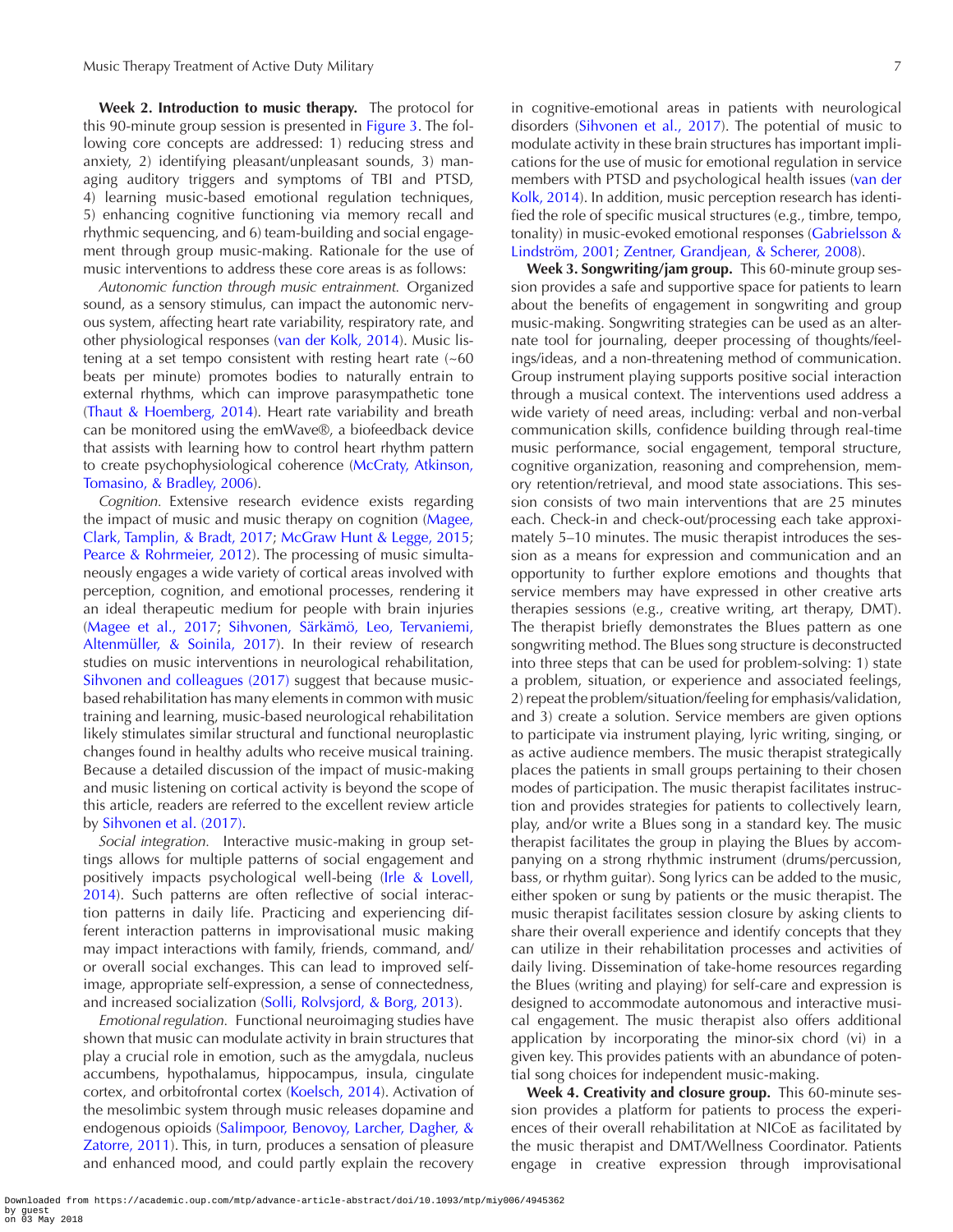# Part 1. Introduction and check-in with rapport building.

This intervention contextualizes rapport building by inviting patients to share musicrelated information with the group. Examples may include discussions of preferred musical artist or song, most memorable concert experience, musical aspirations, and/or musical history of formal/informal training.

Goals:

- Establish rapport/information sharing  $\bullet$
- $\bullet$ Activate memory recall and reminiscence
- Promote connection to past or present musical experiences  $\bullet$

# Part 2. Relaxation through deep breathing and intentional active listening.

Patients are invited to take deep breaths, inhaling through the nose and exhaling through the mouth, as music therapist first facilitates deep breathing and grounding techniques to promote respiratory awareness. Music therapist then plays multiple instruments and patients are encouraged to actively listen and discern between sounds of the different instruments (electric and acoustic guitar, piano, HAPI drum, Reverie Harp, and voice) to determine which sounds are most beneficial in promoting relaxation. Patients are encouraged to use their emWave® device to promote awareness of their physiological responses and heart rate variability during this exercise.

Goals:

- Induce relaxation/physiological entrainment to music
- Reinforce deep breathing/relaxation/regulationtechniques
- Identify auditory preferences  $\bullet$

# Part 3. Group drumming to facilitate selective/divided attention.

Patients are introduced to various Afro-Caribbean rhythms by playing them on hand drums. To initiate attention, rhythms are first taught in isolation to the group as a whole. To facilitate selective attention, each rhythm is then assigned to 1-2 patients to motivate listening to how the parts layer together rhythmically. To facilitate divided attention, patients are instructed to attempt listening and hearing rhythms that other cohort members are playing. The music therapist may facilitate cuing through musical mnemonics and the use of focal points (visual, auditory) to assist patients in accomplishing this task.

Goals:

- Facilitate sustained/selective/divided attention  $\bullet$
- Increase social integration through non-verbal communication
- Encourage emotional expression

# Part 4. Check-out and evaluation completion.

<span id="page-7-0"></span>The session closes with patients sharing their overall experiences and identifying learned skills/techniques helpful for self-use. Music therapist asks clients to report results of the emWave® throughout the session. For example, did the reading correlate to their physiological states during music therapy session? Were there any peaks or declines in the emWave® frequency reading? Music therapist administers a standardized post-group evaluation that assesses the patient experience in each intervention.

*Figure 3.* Introduction to Music Therapy Protocol (Session 2)

music-making, creative writing, collective performance, and music and movement such as gentle stretching or walking a labyrinth. This group has three main interventions, each lasting approximately 15 minutes. Check-in and check-out/processing each take approximately 5–10 minutes and include group objectives, namely reflection of NICoE experiences through mindfulness exercises and the creation of a group poem read at the close of the session. Interventions include: 1) music/movement experiential, guided meditation to live music facilitation, or group music-making via improvisation; 2) processing of patients' experiences and perceived benefit of the NICoE care model with regard to creative arts therapies. Patients identify what has been most helpful and share strategies they will continue to use and incorporate into daily lives; and 3) transcription and sequencing of patient feedback into poem form. In addition, the music therapist works with the patients to create improvised musical accompaniment for the final written work to be read/sung. Patients are provided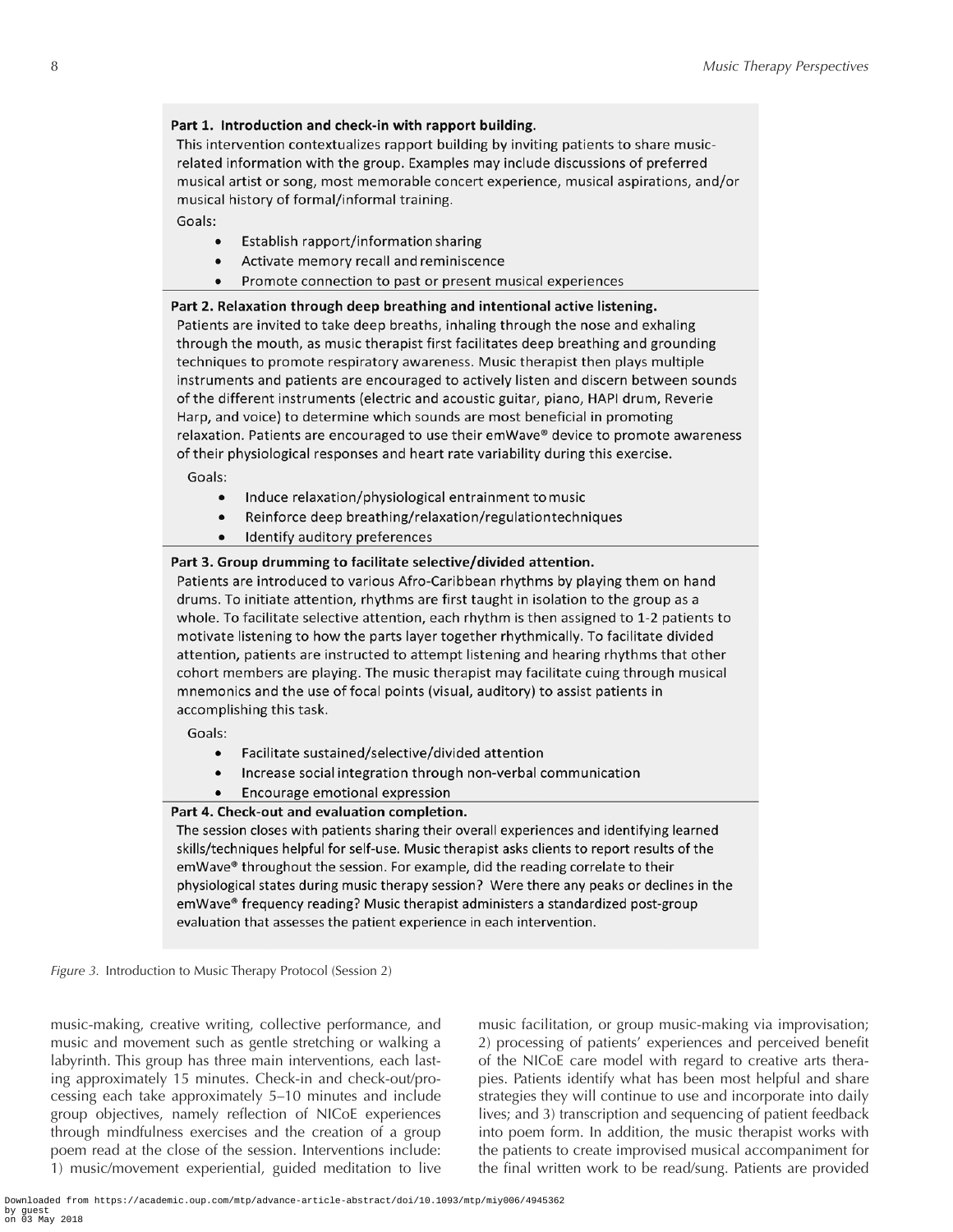| Domain                      | <b>Indications</b>                                                                                                                                                                                                           | Goals                                                                                                                                                                        | <b>Interventions</b>                                                                                                                                                                                                                                                                                  |
|-----------------------------|------------------------------------------------------------------------------------------------------------------------------------------------------------------------------------------------------------------------------|------------------------------------------------------------------------------------------------------------------------------------------------------------------------------|-------------------------------------------------------------------------------------------------------------------------------------------------------------------------------------------------------------------------------------------------------------------------------------------------------|
| <b>Emotional Regulation</b> | a. Agitation as evidenced by facial 1. Induce relaxation response<br>affect, physical symptoms, overall 2. Introduce active music<br>disposition<br>b. Disclosure of stress, sadness,<br>anger, or fear                      | listening to patient-selected<br>music                                                                                                                                       | - Patients actively participate in music-based<br>relaxation exercises facilitated by music<br>therapist<br>- Music provides added structure for<br>3. Utilize iso-principle in music intentional listening, grounding techniques,<br>and improvisation                                               |
| <b>Sense of Self</b>        | a. Desire to reconnect with past<br>musical experiences<br>b. Interest in initial musical<br>exploration for learning new skills emotions<br>or unfulfilled musical aspirations<br>c. Need for healthy leisure<br>activities | 1. Encourage positive sense of<br>self<br>2. Initiate reframing of difficult<br>3. Develop healthy coping<br>mechanisms and leisure<br>activities                            | - Patients encouraged to examine past and<br>present use of music to inform current<br>integration of music in daily life<br>- Music assists to develop healthy past time<br>activities and foster skills via song sharing,<br>active music listening, instrument playing,<br>and other interventions |
| <b>Interpersonal</b>        | a. Difficulty with communication                                                                                                                                                                                             | 1. Improve capacity for                                                                                                                                                      | - Patients engage in projective song                                                                                                                                                                                                                                                                  |
| <b>Relationships</b>        | of thoughts and expression of<br>feelings<br>b. Need for safe space and (re)<br>discovery of "voice" due to not<br>feeling heard                                                                                             | understanding others<br>2. Promote tools for<br>communication and enhance<br>ability to connect with others<br>3. Provide tools for spousal,<br>familial, and social bonding | selection to relay thoughts and promote<br>communication<br>- Music supports creative expression<br>through lyric analysis, writing original<br>songs, and music production and recording                                                                                                             |

**Initial Referral** 

<span id="page-8-0"></span>Table 2 *NICoE IOP Individual Music Therapy Model*

copies of the poem, and the group closes with a summary of group topics.

**Individual music therapy sessions.** The music therapy program at the NICoE includes one 60-minute individual session during week 3 of treatment. Additional individual sessions are provided per patient request and availability, but most patients receive no more than two individual sessions. Due to the acute nature of the IOP model, individual music therapy sessions often focus on the domains of emotional regulation, sense of self, and interpersonal relationships. Through these sessions, service members commonly address: 1) benefits of music for self-management of TBI and trauma-related symptoms, 2) reconnection to past musical experiences (e.g., instrument playing, song associations), 3) learning music-based emotional regulation techniques, 4) enhancing communication and emotional expression, 5) increasing awareness of self and others, and 6) using music as an integrative tool to enhance lifestyle. [Table 2](#page-8-0) shows common music therapy interventions used in acute individual sessions.

#### **Music Therapy at Intrepid Spirit Fort Belvoir**

Music therapy programming at ISFB has adapted the NICoE IOP model to accommodate an outpatient interdisciplinary care model. In contrast to the NICoE, patients receiving treatment at ISFB are often local to the National Capital Region, working and living in close proximity to the clinic. They receive treatment for variable lengths of time and tend to have more schedule disruptions due to military duties than those engaged in an IOP treatment model.

**Program structure.** Approximately 30% of service members treated at ISFB receive a referral for music therapy by a primary care provider within the clinic. Patients can begin music therapy at any stage of their treatment process. Group and individual sessions target individualized goal areas, as specified by patients' treatment plan and referral rationale. Once referred,



<span id="page-8-1"></span>*Figure 4.* ISFB Music Therapy Program Model



<span id="page-8-2"></span>*Figure 5.* Group Music Therapy Interventions for ISFB 4-Week Music Therapy Track

patients are scheduled for a group session (average of 5 patients per group) utilizing the Introduction to Music Therapy protocol as outlined in the NICoE IOP music therapy model presented

Downloaded from https://academic.oup.com/mtp/advance-article-abstract/doi/10.1093/mtp/miy006/4945362 by guest on 03 May 2018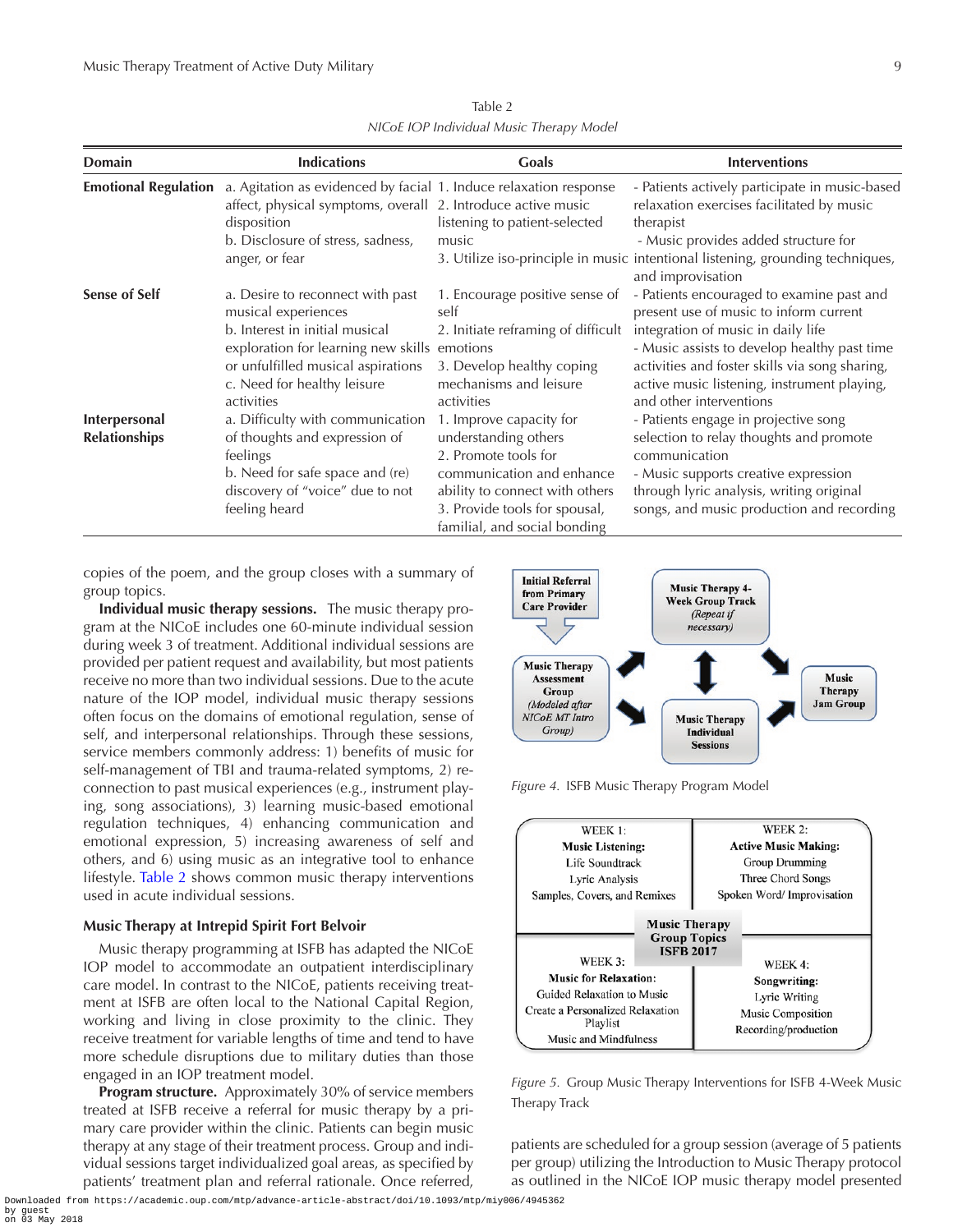

*Figure 6.* Music Therapy Individual Longitudinal Treatment Model

in [Figure 3.](#page-7-0) This initial group functions as an assessment, and at the end of the session, service members complete the standardized evaluation also utilized in the Introduction to Music Therapy Group. In a follow-up session, this information is reviewed with the service member and a joint decision is made about whether the patient would be best served by continuing treatment in the individual, group track, or both ([Figure 4](#page-8-1)).

**Group music therapy sessions.** The 4-week group track is non-progressive and service members can enter the track at any point; however, they are encouraged to complete 4 successive sessions. One 90-minute group session per week is offered. Each of the 4 sessions focus on a different music therapy intervention, namely: 1) music listening, 2) active musicmaking, 3) music for relaxation, and 4) songwriting/music composition ([Figure 5](#page-8-2)). The type of intervention used in each session is based on patient preference (determined in initial assessment) and the in-the-moment needs presented by the group. [Figure 5](#page-8-2) outlines examples of specific music therapy interventions within the non-progressive structure. Service members can decide to participate in an additional 4-week sequence if (s)he and the care team feel that further rehabilitative benefits can be gained by additional treatment.

In long-term treatment models, group therapy methods prove to be effective in assisting patients achieve growth across all domains. Music therapy interventions are aimed at facilitating therapeutic factors such as installation of hope, universality, group cohesion, interpersonal learning, and catharsis [\(Yalom, 1995](#page-11-40)). Music provides an alternative method of communicating and understanding one's own experiences, while the group context provides peer support for expressive processing [\(Bensimon et al., 2008](#page-11-22)).

**Individual music therapy sessions.** Individual music therapy sessions shown in Figure 6 are provided either as sole treatment or in combination with group music therapy sessions and focus on the development of music-based skills to address a wide range of symptoms. Emphasis is placed on developing a strong set of individual coping mechanisms and removing barriers that prevent successful implementation of coping skills outside clinical sessions. Music functions as an accessible and motivating vehicle for psychoeducation, aligned with information patients receive in other disciplines. An example of this would be a patient gaining understanding that stress reduces cognitive efficiency and that music listening can counteract some of these unwanted processes. Successful

<span id="page-9-0"></span>outcomes in military treatment include readiness for duty and transition to civilian life. Music therapy can support these goals by encouraging the generalization of information from clinic to the independent use of music. Although many service members frequently listen to music on their own, most are not yet using it intentionally for symptom management, emotional regulation, and enhancing cognition. In addition, long-term ongoing music therapy treatment provides opportunities for: 1) in-depth exploration and processing of emotions related to deployment experience, military service, and/ or return to civilian life, 2) progressive development of selfinsight and negotiation of a new identity (often necessitated by trauma and loss), 3) ongoing processing of traumatic experiences, and 4) personal growth within a supportive therapeutic relationship. Exposure to music therapy interventions in the group setting can allow patients to further individualize their care, allowing them to reflect on what interventions are the most effective at addressing their treatment goals. Thus, group music therapy often informs subsequent individual treatment. In contrast, if a treatment path begins with individual sessions and then progresses to group treatment, development of skills and coping mechanisms as well as confidence building can provide motivation to engage in a group setting. Patients with extreme sensitivities to group situations, severity of TBI requiring more individualized assessment, severe auditory sensitivity, or restrictive schedules are advised to participate in individual sessions prior to attending a group.

**Music therapy Jam Group.** Practice of learned skills can be supported during music therapy Jam Group. This group encourages patients to use skills in a social setting with less facilitation by the therapist than in the group or individual music therapy sessions. The Jam Group focuses on collaborative active musicmaking using patient-selected instruments and song choices, often in preparation for performance. Patients participating in this group are commonly awaiting transition in their military service, either back to full duty or military separation at end of active service. The social elements of the group serve as an analogous continuation of the camaraderie experienced by service members that can be applied to civilian life.

Patients in Jam Group have completed at least one individual music therapy session, the music therapy 4-week group series, and demonstrated the ability to engage in group musicmaking. Skills required for participation include: 1) ability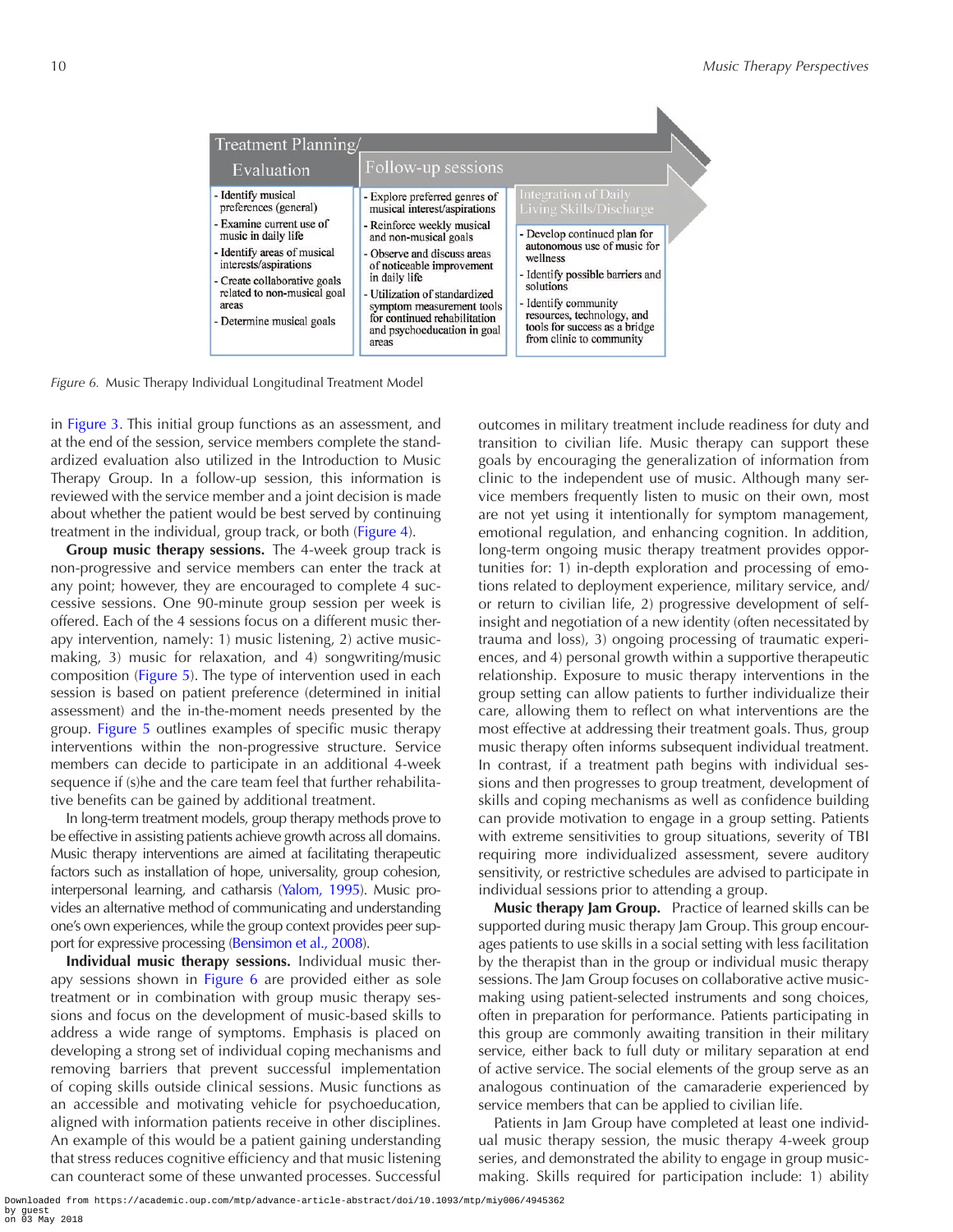to play songs with a minimum of 4 chords on instrument of choice, 2) can play steady rhythm at several tempos/meters along with other instruments, 3) applies appropriate coping strategies for difficulty with auditory sensitivity, and 4) has learned emotional regulation strategies and demonstrates appropriate communication in group settings.

Patient motivation for active participation in the group is further expanded with the inclusion of a performance component. While engaging in music therapy Jam Group, patients can work toward a collective goal of performing selected music in front of a familiar audience within the clinical setting. The process includes selecting appropriate repertoire, arrangement and instrumentation, and evaluation of musical aesthetics. The music therapist aids in adaptive methods of learning and successful participation in group music-making for varying musical ability levels. This can be achieved by using reductive notation, simplifying chord progressions/ rhythms, adapting instruments or other equipment, and providing verbal prompts before and during active music-making. It is important for the therapist to be aware of each patient and their unique barriers to allow them the greatest autonomous participation level possible based on their ability. Other important areas include: 1) executive functioning through music selection and performance, 2) communication, collaboration, and conflict resolution, 3) memory encoding and recall through weekly rehearsals, 4) socialization through scheduled social engagement, prompting service members to seek similar opportunities to reduce isolation post-treatment, 5) emotional expression/regulation. Selecting songs for expression can allow processing of difficult or painful emotions in a safe space. In turn, selecting songs that elicit desired emotions or mood states can further emphasize use of music for internal regulation, and 6) self-esteem through successful performance. Patients endorse that the Jam Group is an effective method for improving self-esteem, which is often damaged post-injury due to loss of previous abilities in other areas of functioning. Service members frequently report continued music engagement post-music therapy treatment in community music organizations or within their existing social groups.

#### **Music Therapy and Community Engagement**

Performance is an integral part of the creative process, is a catalyst for creative expression, and allows artists to share their diverse talents with receptive audiences. Patients are empowered by sharing the creative products of their therapeutic processes, which are uncovered or rediscovered through engagement in creative arts therapies. Performance has been used to enhance therapeutic gains with service members since the 1950s, when VA hospitals began establishing music therapy programs that included clinical music therapy treatment and community performances as a therapeutic tool for recovery [\(Spencer, 2013\)](#page-11-41).

**Creative Arts Cafe.** The Creative Arts Cafe is a performing arts venue integrated into the NICoE and Intrepid Spirit Centers. It serves as a platform for patients and staff to share various facets of creative expression through performance. This may include, but is not limited to, music, art, creative writing, poetry, drama, dance/movement, wellness topics (e.g., relaxation exercises), and/or other forms of creative expression.

Research shows that performance provides opportunities for patients to grow in their recovery processes by exploring the boundaries of their comfort zones and engaging in structured

risk-taking ([Baker, 2012](#page-11-42)). Creative arts therapies sessions support patients' inherent and learned creativity. Performing within a community elevates the clinical component, allowing patients to take ownership and pride in their creative expression and accompanying products ([Baker, 2012\)](#page-11-42).

Performance provides a context for service members to connect to an audience in their communities and offers a creative platform and innovative approach for staff and patients to interact. This can generate enjoyment for the staff as they view patients' creativity and engagement in performance, unveiling products from creative arts therapies sessions. Performance venues provide an outlet for providers and facility staff to experience creativity in the workplace, which can heighten workplace satisfaction.

**Community collaboration.** The Creative Arts Cafe model can be used as a first step for creative engagement outside music therapy sessions. This can generalize to the greater clinic, military installation, and surrounding community. An example of this type of collaboration was between the NICoE and the US Air Force Band of the National Capital Region. An initial collaboration began in 2016, when Air Force Band members played alongside patient performers at a NICoE Creative Arts Cafe, which continues on a quarterly basis. A feasible next step in service members participating in a greater community can exist through collaboration with local arts organizations that support veterans by encouraging their participation in open mic nights, songwriting workshops, and other performance-related events.

#### **Evaluation of Treatment Progress**

Evaluation of treatment progress is an important component of the NEA Creative Forces Military Healing Arts Network. Creative Forces employs an evaluation toolkit that is used by their creative arts therapists across clinical settings. The toolkit includes evaluation forms for the music therapy group and individual sessions outlined in this article. In addition, forms to evaluate pre- to post-session changes in specific symptoms (e.g., pain, fatigue, stress) are used across creative arts therapies. Finally, the toolkit includes several standardized measures suitable for quantifying pre- to post-treatment changes (e.g., PROMIS scales, Positive and Negative Affect Schedule). Secondary analyses of data obtained across the sites are regularly conducted for program evaluation purposes. Preliminary evaluation from the NICoE music therapy program has shown that 79% of service members who participated in one music therapy session requested follow-up: 38% requested individual sessions; 30% requested group sessions; and 35% requested both individual and group follow-up music therapy sessions.

# **Conclusion**

As music therapy is continuing to be integrated into the Military Health System, program models such as the ones described throughout this paper will need to be developed and adapted to meet the changing needs of military populations. Within each program structure, there is flexibility for the clinician and facility to adapt and customize treatment, which provides optimal patient-centered care within an interdisciplinary setting. Publication of program evaluations and results of prospective studies examining the effects of these models on patient outcomes are needed to further validate program models, expand implementation, and provide research evidence. There is a clear need across both the DoD and VA for music therapy services, and further research can support its inclusion